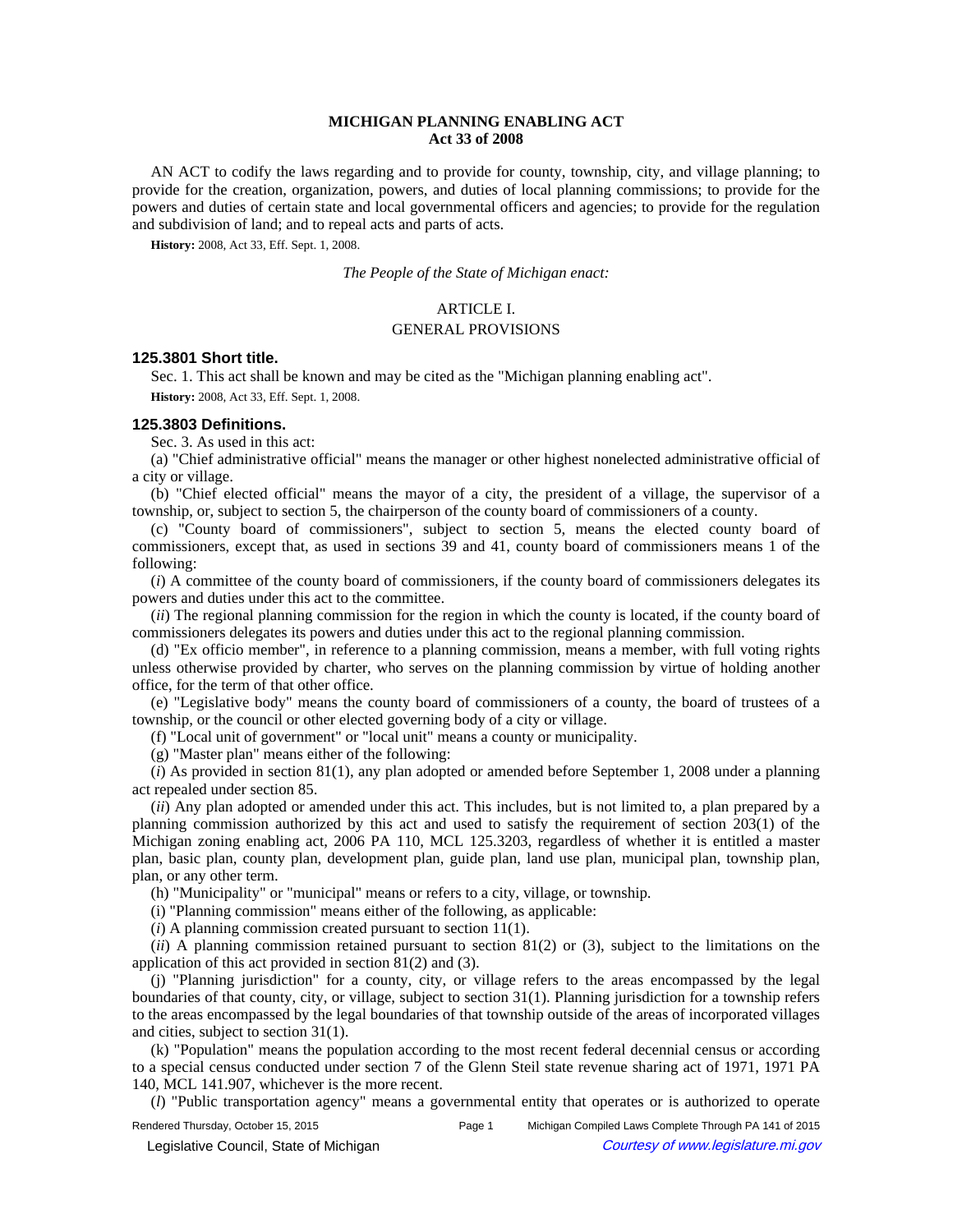intercity or local commuter passenger rail service in this state or a public transit authority created under 1 of the following acts:

(*i*) The metropolitan transportation authorities act of 1967, 1967 PA 204, MCL 124.401 to 124.426.

(*ii*) The public transportation authority act, 1986 PA 196, MCL 124.451 to 124.479.

(*iii*) 1963 PA 55, MCL 124.351 to 124.359.

(*iv*) The home rule city act, 1909 PA 279, MCL 117.1 to 117.38.

(*v*) The revenue bond act of 1933, 1933 PA 94, MCL 141.101 to 141.140.

(*vi*) The charter township act, 1947 PA 359, MCL 42.1 to 42.34.

(*vii*) The urban cooperation act of 1967, 1967 (Ex Sess) PA 7, MCL 124.501 to 124.512.

(m) "Public transportation facility" means that term as defined in section 2 of the metropolitan transportation authorities act of 1967, 1967 PA 204, MCL 124.402.

(n) "Street" means a street, avenue, boulevard, highway, road, lane, alley, viaduct, or other public way intended for use by motor vehicles, bicycles, pedestrians, and other legal users.

History: 2008, Act 33, Eff. Sept. 1, 2008;—Am. 2010, Act 134, Imd. Eff. Aug. 2, 2010;—Am. 2010, Act 306, Imd. Eff. Dec. 17, 2010.

### **125.3805 Assignment of power or duty to county officer or body.**

Sec. 5. The assignment of a power or duty under this act to a county officer or body is subject to 1966 PA 293, MCL 45.501 to 45.521, or 1973 PA 139, MCL 45.551 to 45.573, in a county organized under 1 of those acts.

**History:** 2008, Act 33, Eff. Sept. 1, 2008.

### **125.3807 Master plan; adoption, amendment, and implementation by local government; purpose.**

Sec. 7. (1) A local unit of government may adopt, amend, and implement a master plan as provided in this act.

(2) The general purpose of a master plan is to guide and accomplish, in the planning jurisdiction and its environs, development that satisfies all of the following criteria:

(a) Is coordinated, adjusted, harmonious, efficient, and economical.

(b) Considers the character of the planning jurisdiction and its suitability for particular uses, judged in terms of such factors as trends in land and population development.

(c) Will, in accordance with present and future needs, best promote public health, safety, morals, order, convenience, prosperity, and general welfare.

(d) Includes, among other things, promotion of or adequate provision for 1 or more of the following:

(*i*) A system of transportation to lessen congestion on streets and provide for safe and efficient movement of people and goods by motor vehicles, bicycles, pedestrians, and other legal users.

(*ii*) Safety from fire and other dangers.

(*iii*) Light and air.

(*iv*) Healthful and convenient distribution of population.

(*v*) Good civic design and arrangement and wise and efficient expenditure of public funds.

(*vi*) Public utilities such as sewage disposal and water supply and other public improvements.

(*vii*) Recreation.

(*viii*) The use of resources in accordance with their character and adaptability.

History: 2008, Act 33, Eff. Sept. 1, 2008;- Am. 2010, Act 134, Imd. Eff. Aug. 2, 2010.

# ARTICLE II.

## PLANNING COMMISSION CREATION AND ADMINISTRATION

**125.3811 Planning commission; creation; adoption of ordinance by local unit of government; notice required; exception; adoption of charter provision by city or home rule village; effect of repeal of planning act; continued exercise or transfer of powers and duties of zoning board or zoning commission.**

Sec. 11. (1) A local unit of government may adopt an ordinance creating a planning commission with powers and duties provided in this act. The planning commission of a local unit of government shall be officially called "the planning commission", even if a charter, ordinance, or resolution uses a different name such as "plan board" or "planning board".

(2) Within 14 days after a local unit of government adopts an ordinance under subsection (1) creating a planning commission, the clerk of the local unit shall transmit notice of the adoption to the planning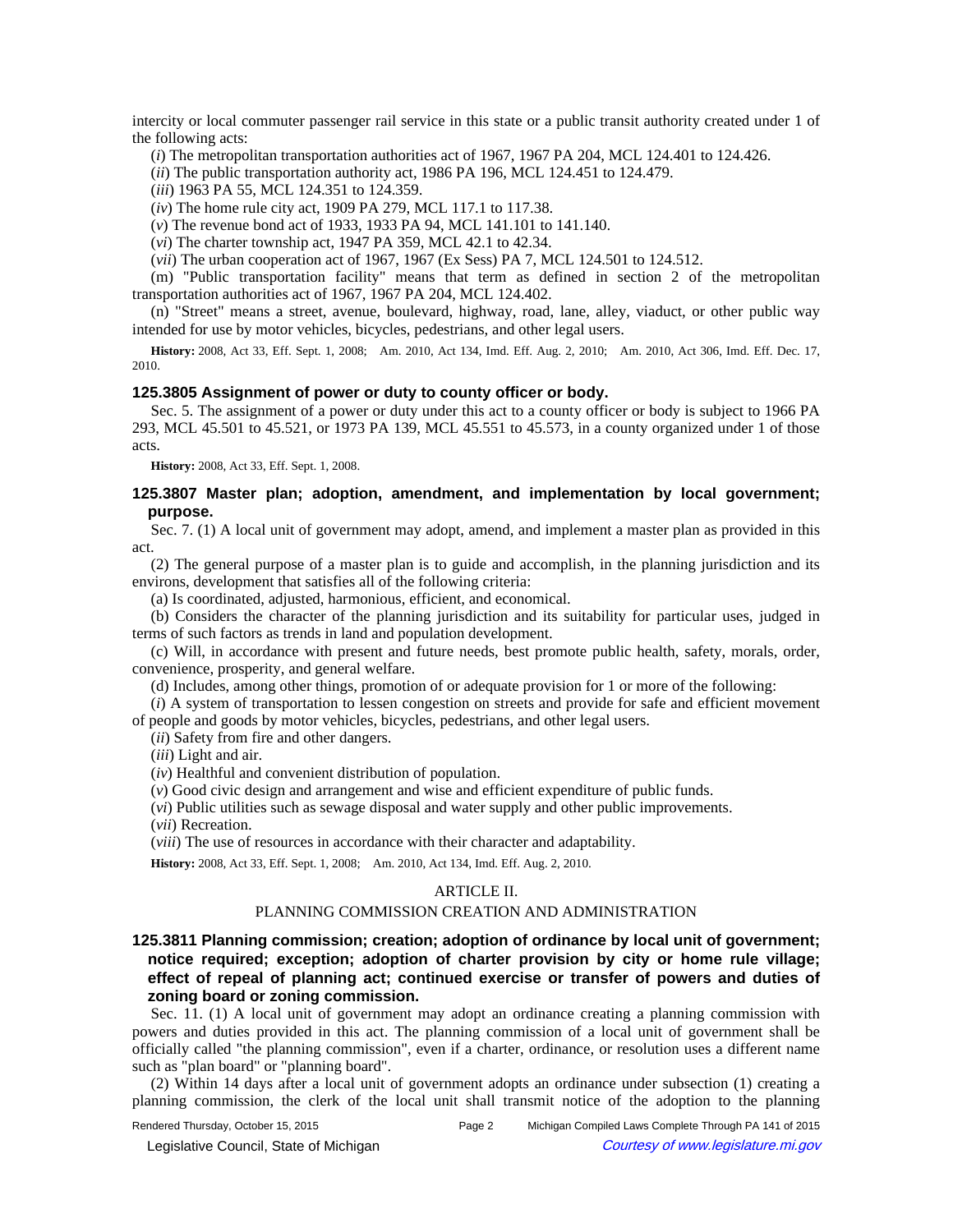commission of the county where the local unit is located. However, if there is not a county planning commission or if the local unit adopting the ordinance is a county, notice shall be transmitted to the regional planning commission engaged in planning for the region within which the local unit is located. Notice under this subsection is not required when a planning commission created before the effective date of this act continues in existence under this act, but is required when an ordinance governing or creating a planning commission is amended or superseded under section 81(2)(b) or (3)(b).

(3) If, after the effective date of this act, a city or home rule village adopts a charter provision providing for a planning commission, the charter provision shall be implemented by an ordinance that conforms to this act. Section 81(2) provides for the continuation of a planning commission created by a charter provision adopted before the effective date of this act.

(4) Section 81(3) provides for the continuation of a planning commission created under a planning act repealed under section 85.

(5) Section 83 provides for the continued exercise by a planning commission, or the transfer to a planning commission, of the powers and duties of a zoning board or zoning commission.

**History:** 2008, Act 33, Eff. Sept. 1, 2008.

# **125.3813 Planning commission; effect of township ordinance; number of days; petition requesting submission of ordinance to electors; filing; petition subject to Michigan election law; violation.**

Sec. 13. (1) Subject to subsection (2), a township ordinance creating a planning commission under this act shall take effect 63 days after the ordinance is published by the township board in a newspaper having general circulation in the township.

(2) Subject to subsection (3), before a township ordinance creating a planning commission takes effect, a petition may be filed with the township clerk requesting the submission of the ordinance to the electors residing in the unincorporated portion of the township for their approval or rejection. The petition shall be signed by a number of qualified and registered electors residing in the unincorporated portion of the township equal to not less than 8% of the total vote cast for all candidates for governor, at the last preceding general election at which a governor was elected. If such a petition is filed, the ordinance shall not take effect until approved by a majority of the electors residing in the unincorporated portion of the township voting thereon at the next regular or special election that allows reasonable time for proper notices and printing of ballots or at any special election called for that purpose, as determined by the township board. The township board shall specify the language of the ballot question.

(3) Subsection (2) does not apply if the planning commission created by the ordinance is the successor to an existing zoning commission or zoning board as provided for under section 301 of the Michigan zoning enabling act, 2006 PA 110, MCL 125.3301.

(4) If a township board does not on its own initiative adopt an ordinance under this act creating a planning commission, a petition may be filed with the township clerk requesting the township board to adopt such an ordinance. The petition shall be signed by a number of qualified and registered electors as provided in subsection (2). If such a petition is filed, the township board, at its first meeting following the filing shall submit the question to the electors of the township in the same manner as provided under subsection (2).

(5) A petition under this section, including the circulation and signing of the petition, is subject to section 488 of the Michigan election law, 1954 PA 116, MCL 168.488. A person who violates a provision of the Michigan election law, 1954 PA 116, MCL 168.1 to 168.992, applicable to a petition described in this section is subject to the penalties prescribed for that violation in the Michigan election law, 1954 PA 116, MCL 168.1 to 168.992.

**History:** 2008, Act 33, Eff. Sept. 1, 2008.

# **125.3815 Planning commission; membership; appointment; terms; vacancy; representation; qualifications; ex-officio members; board serving as planning commission; removal of member; conditions; conflict of interest; additional requirements.**

Sec. 15. (1) In a municipality, the chief elected official shall appoint members of the planning commission, subject to approval by a majority vote of the members of the legislative body elected and serving. In a county, the county board of commissioners shall determine the method of appointment of members of the planning commission by resolution of a majority of the full membership of the county board.

(2) A city, village, or township planning commission shall consist of 5, 7, or 9 members. A county planning commission shall consist of 5, 7, 9, or 11 members. Members of a planning commission other than ex officio members under subsection (5) shall be appointed for 3-year terms. However, of the members of the planning commission, other than ex officio members, first appointed, a number shall be appointed to 1-year or Rendered Thursday, October 15, 2015 Page 3 Michigan Compiled Laws Complete Through PA 141 of 2015

Legislative Council, State of Michigan Courtesy of www.legislature.mi.gov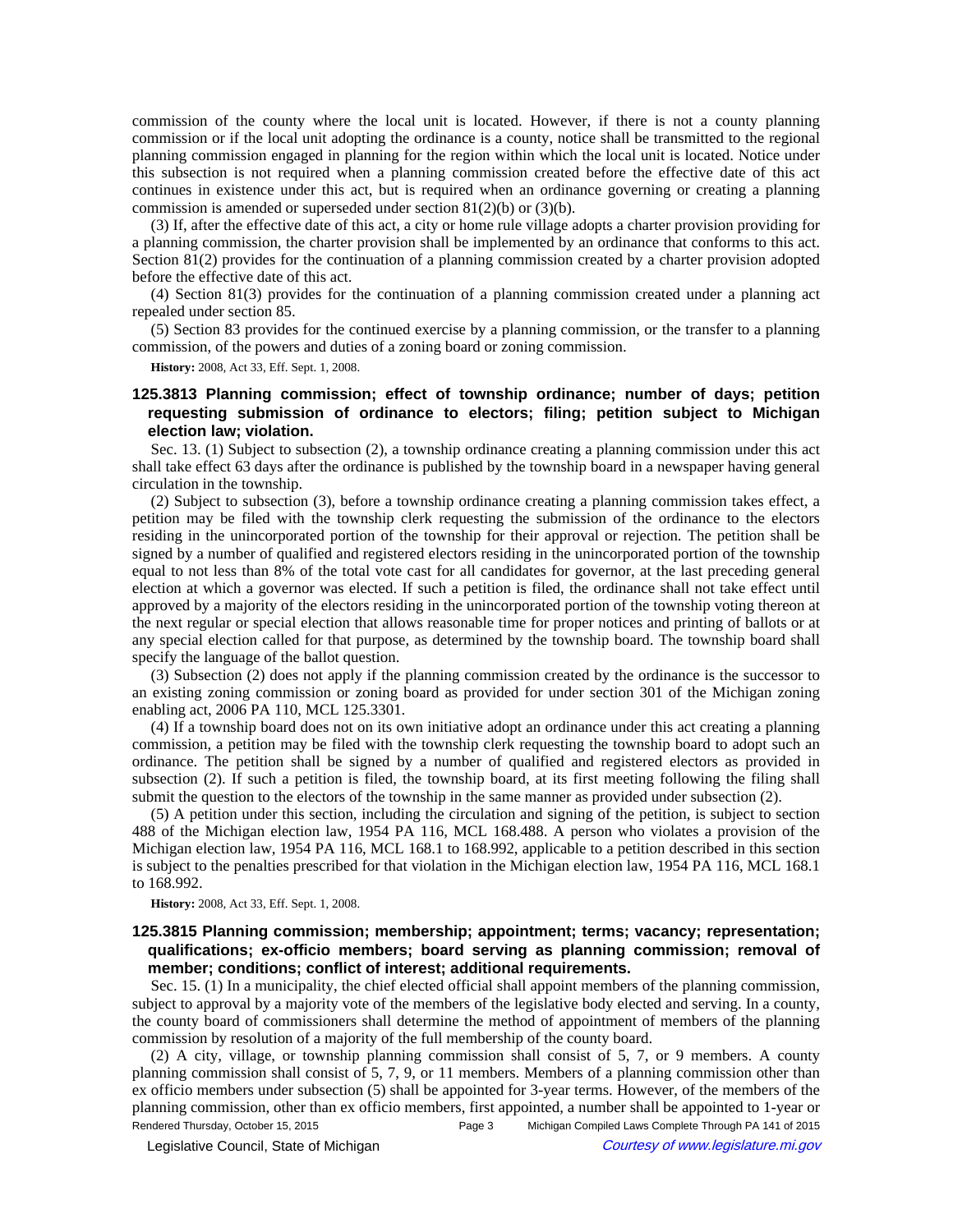2-year terms such that, as nearly as possible, the terms of 1/3 of all the planning commission members will expire each year. If a vacancy occurs on a planning commission, the vacancy shall be filled for the unexpired term in the same manner as provided for an original appointment. A member shall hold office until his or her successor is appointed.

(3) The membership of a planning commission shall be representative of important segments of the community, such as the economic, governmental, educational, and social development of the local unit of government, in accordance with the major interests as they exist in the local unit of government, such as agriculture, natural resources, recreation, education, public health, government, transportation, industry, and commerce. The membership shall also be representative of the entire territory of the local unit of government to the extent practicable.

(4) Members of a planning commission shall be qualified electors of the local unit of government, except that the following number of planning commission members may be individuals who are not qualified electors of the local unit of government but are qualified electors of another local unit of government:

(a) 3, in a city that on September 1, 2008 had a population of more than 2,700 but less than 2,800.

(b) 2, in a city or village that has, or on September 1, 2008 had, a population of less than 5,000, except as provided in subdivision (a).

(c) 1, in local units of government other than those described in subdivision (a) or (b).

(5) In a township that on September 1, 2008 had a planning commission created under former 1931 PA 285, 1 member of the legislative body or the chief elected official, or both, may be appointed to the planning commission, as ex officio members. In any other township, 1 member of the legislative body shall be appointed to the planning commission, as an ex officio member. In a city, village, or county, the chief administrative official or a person designated by the chief administrative official, if any, the chief elected official, 1 or more members of the legislative body, or any combination thereof, may be appointed to the planning commission, as ex officio members, unless prohibited by charter. However, in a city, village, or county, not more than 1/3 of the members of the planning commission may be ex officio members. Except as provided in this subsection, an elected officer or employee of the local unit of government is not eligible to be a member of the planning commission. The term of an ex officio member of a planning commission shall be as follows:

(a) The term of a chief elected official shall correspond to his or her term as chief elected official.

(b) The term of a chief administrative official shall expire with the term of the chief elected official that appointed him or her as chief administrative official.

(c) The term of a member of the legislative body shall expire with his or her term on the legislative body.

(6) For a county planning commission, the county shall make every reasonable effort to ensure that the membership of the county planning commission includes a member of a public school board or an administrative employee of a school district included, in whole or in part, within the county's boundaries. The requirements of this subsection apply whenever an appointment is to be made to the planning commission, unless an incumbent is being reappointed or an ex officio member is being appointed under subsection (5).

(7) Subject to subsection (8), a city or village that has a population of less than 5,000, and that has not created a planning commission by charter, may by an ordinance adopted under section 11(1) provide that 1 of the following boards serve as its planning commission:

(a) The board of directors of the economic development corporation of the city or village created under the economic development corporations act, 1974 PA 338, MCL 125.1601 to 125.1636.

(b) The board of a downtown development authority created under 1975 PA 197, MCL 125.1651 to 125.1681, if the boundaries of the downtown district are the same as the boundaries of the city or village.

(c) A board created under the tax increment finance authority act, 1980 PA 450, MCL 125.1801 to 125.1830, if the boundaries of the authority district are the same as the boundaries of the city or village.

(8) Subsections (1) to (5) do not apply to a planning commission established under subsection (7). All other provisions of this act apply to a planning commission established under subsection (7).

(9) The legislative body may remove a member of the planning commission for misfeasance, malfeasance, or nonfeasance in office upon written charges and after a public hearing. Before casting a vote on a matter on which a member may reasonably be considered to have a conflict of interest, the member shall disclose the potential conflict of interest to the planning commission. The member is disqualified from voting on the matter if so provided by the bylaws or by a majority vote of the remaining members of the planning commission. Failure of a member to disclose a potential conflict of interest as required by this subsection constitutes malfeasance in office. Unless the legislative body, by ordinance, defines conflict of interest for the purposes of this subsection, the planning commission shall do so in its bylaws.

(10) An ordinance creating a planning commission may impose additional requirements relevant to the subject matter of, but not inconsistent with, this section.<br>Rendered Thursday, October 15, 2015 Page 4

© Legislative Council, State of Michigan Council Courtesy of www.legislature.mi.gov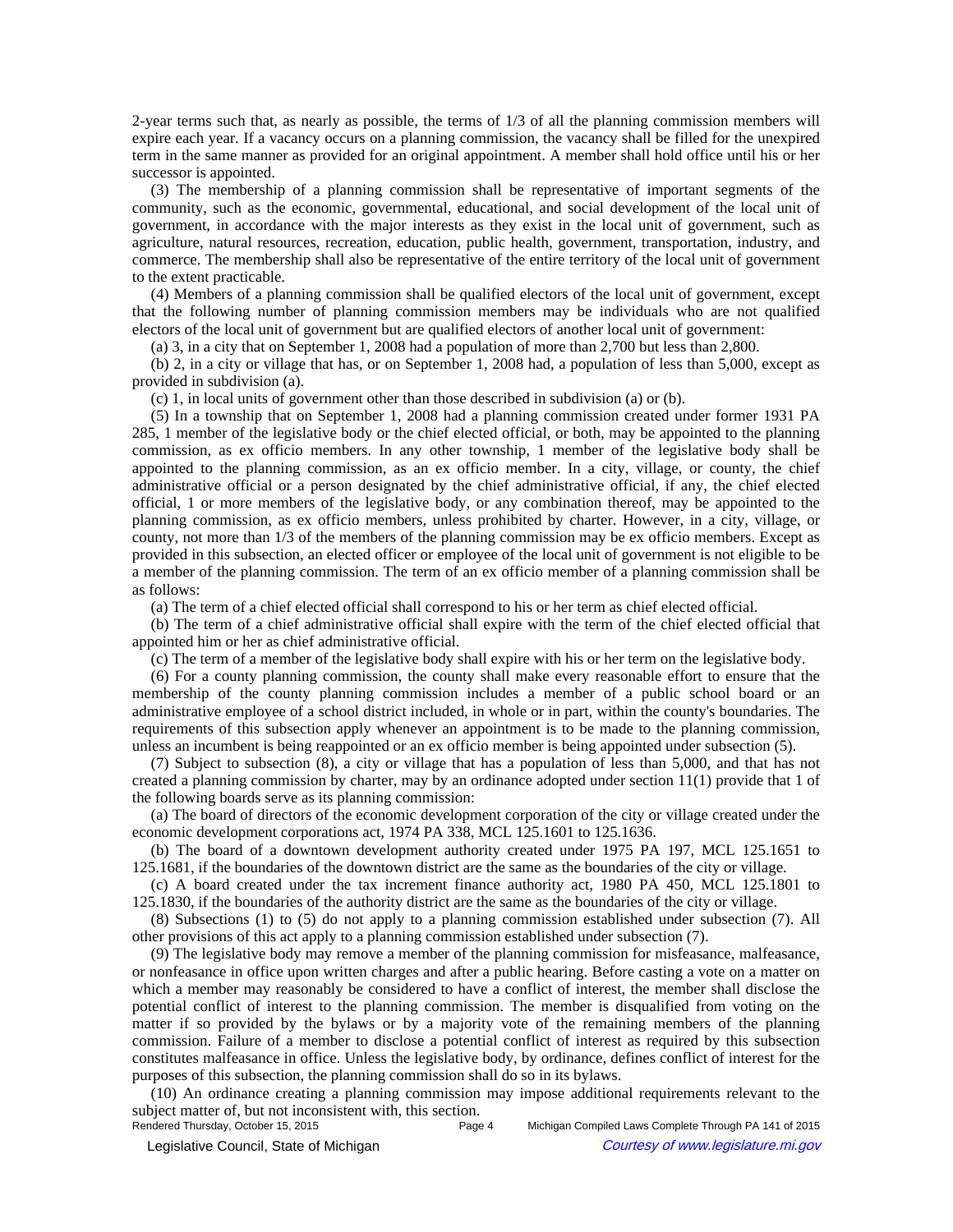History: 2008, Act 33, Eff. Sept. 1, 2008;-Am. 2010, Act 105, Imd. Eff. June 29, 2010.

# **125.3817 Chairperson, secretary, and other offices; election; terms; appointment of advisory committees.**

Sec. 17. (1) A planning commission shall elect a chairperson and secretary from its members and create and fill other offices as it considers advisable. An ex officio member of the planning commission is not eligible to serve as chairperson. The term of each officer shall be 1 year, with opportunity for reelection as specified in bylaws adopted under section 19.

(2) A planning commission may appoint advisory committees whose members are not members of the planning commission.

**History:** 2008, Act 33, Eff. Sept. 1, 2008.

# **125.3819 Bylaws; adoption; public record requirements; annual report by planning commission.**

Sec. 19. (1) A planning commission shall adopt bylaws for the transaction of business, and shall keep a public record of its resolutions, transactions, findings, and determinations.

(2) A planning commission shall make an annual written report to the legislative body concerning its operations and the status of planning activities, including recommendations regarding actions by the legislative body related to planning and development.

**History:** 2008, Act 33, Eff. Sept. 1, 2008.

# **125.3821 Meetings; frequency; time; place; special meeting; notice; compliance with open meetings act; availability of writings to public.**

Sec. 21. (1) A planning commission shall hold not less than 4 regular meetings each year, and by resolution shall determine the time and place of the meetings. Unless the bylaws provide otherwise, a special meeting of the planning commission may be called by the chairperson or by 2 other members, upon written request to the secretary. Unless the bylaws provide otherwise, the secretary shall send written notice of a special meeting to planning commission members not less than 48 hours before the meeting.

(2) The business that a planning commission may perform shall be conducted at a public meeting of the planning commission held in compliance with the open meetings act, 1976 PA 267, MCL 15.261 to 15.275. Public notice of the time, date, and place of a regular or special meeting shall be given in the manner required by that act.

(3) A writing prepared, owned, used, in the possession of, or retained by a planning commission in the performance of an official function shall be made available to the public in compliance with the freedom of information act, 1976 PA 442, MCL 15.231 to 15.246.

**History:** 2008, Act 33, Eff. Sept. 1, 2008.

## **125.3823 Compensation; expenses; preparation of budget; acceptance of gifts.**

Sec. 23. (1) Members of a planning commission may be compensated for their services as provided by the legislative body. A planning commission may adopt bylaws relative to compensation and expenses of its members and employees for travel when engaged in the performance of activities authorized by the legislative body, including, but not limited to, attendance at conferences, workshops, educational and training programs, and meetings.

(2) After preparing the annual report required under section 19, a planning commission may prepare a detailed budget and submit the budget to the legislative body for approval or disapproval. The legislative body annually may appropriate funds for carrying out the purposes and functions permitted under this act, and may match local government funds with federal, state, county, or other local government or private grants, contributions, or endowments.

(3) A planning commission may accept gifts for the exercise of its functions. However, in a township, other than a township that on the effective date of this act had a planning commission created under former 1931 PA 285, only the township board may accept such gifts, on behalf of the planning commission. A gift of money so accepted in either case shall be deposited with the treasurer of the local unit of government in a special nonreverting planning commission fund for expenditure by the planning commission for the purpose designated by the donor. The treasurer shall draw a warrant against the special nonreverting fund only upon receipt of a voucher signed by the chairperson and secretary of the planning commission and an order drawn by the clerk of the local unit of government. The expenditures of a planning commission, exclusive of gifts and grants, shall be within the amounts appropriated by the legislative body.

**History:** 2008, Act 33, Eff. Sept. 1, 2008.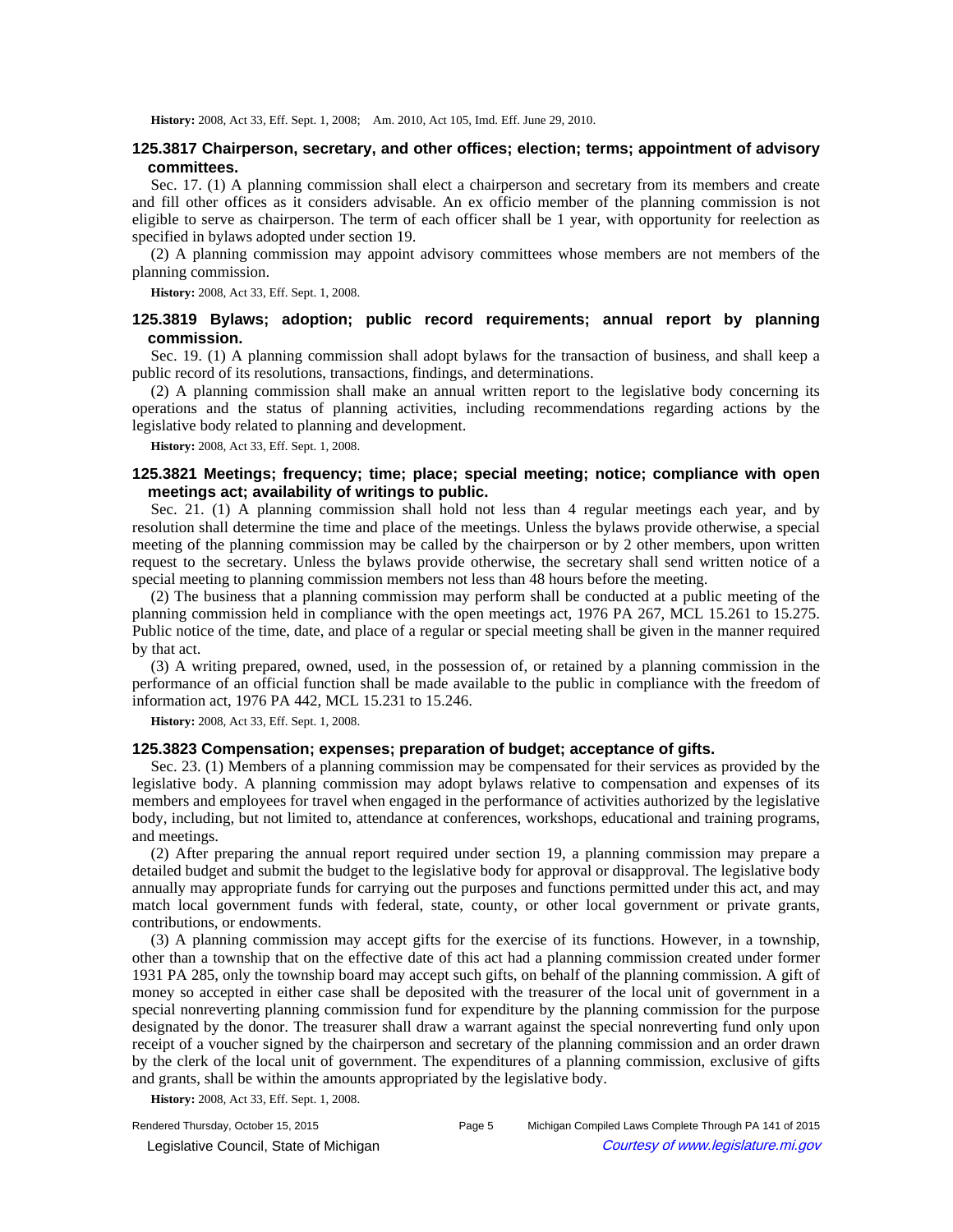# **125.3825 Employment of planning director and other personnel; contract for services; use of information and advice provided by public officials, departments, and agencies.**

Sec. 25. (1) A local unit of government may employ a planning director and other personnel as it considers necessary, contract for the services of planning and other technicians, and incur other expenses, within a budget authorized by the legislative body. This authority shall be exercised by the legislative body, unless a charter provision or ordinance delegates this authority to the planning commission or another body or official. The appointment of employees is subject to the same provisions of law as govern other corresponding civil employees of the local unit of government.

(2) For the purposes of this act, a planning commission may make use of maps, data, and other information and expert advice provided by appropriate federal, state, regional, county, and municipal officials, departments, and agencies. All public officials, departments, and agencies shall make available public information for the use of planning commissions and furnish such other technical assistance and advice as they may have for planning purposes.

**History:** 2008, Act 33, Eff. Sept. 1, 2008.

#### ARTICLE III.

#### PREPARATION AND ADOPTION OF MASTER PLAN

# **125.3831 Master plan; preparation by planning commission; meetings with other governmental planning commissions or agency staff; powers.**

Sec. 31. (1) A planning commission shall make and approve a master plan as a guide for development within the planning jurisdiction subject to section 81 and the following:

(a) For a county, the master plan may include planning in cooperation with the constituted authorities for incorporated areas in whole or to the extent to which, in the planning commission's judgment, they are related to the planning of the unincorporated area or of the county as a whole.

(b) For a township that on September 1, 2008 had a planning commission created under former 1931 PA 285, or for a city or village, the planning jurisdiction may include any areas outside of the municipal boundaries that, in the planning commission's judgment, are related to the planning of the municipality.

(2) In the preparation of a master plan, a planning commission shall do all of the following, as applicable:

(a) Make careful and comprehensive surveys and studies of present conditions and future growth within the planning jurisdiction with due regard to its relation to neighboring jurisdictions.

(b) Consult with representatives of adjacent local units of government in respect to their planning so that conflicts in master plans and zoning may be avoided.

(c) Cooperate with all departments of the state and federal governments, public transportation agencies, and other public agencies concerned with programs for economic, social, and physical development within the planning jurisdiction and seek the maximum coordination of the local unit of government's programs with these agencies.

(3) In the preparation of the master plan, the planning commission may meet with other governmental planning commissions or agency staff to deliberate.

(4) In general, a planning commission has such lawful powers as may be necessary to enable it to promote local planning and otherwise carry out the purposes of this act.

History: 2008, Act 33, Eff. Sept. 1, 2008;-Am. 2010, Act 306, Imd. Eff. Dec. 17, 2010.

# **125.3833 Master plan; land use and infrastructure issues; inclusion of maps, plats, charts, and other related matter; recommendations for physical development; additional subjects; implementation of master street plan or certain elements; specifications; section subject to MCL 125.3881(1); public transportation facilities.**

Sec. 33. (1) A master plan shall address land use and infrastructure issues and may project 20 years or more into the future. A master plan shall include maps, plats, charts, and descriptive, explanatory, and other related matter and shall show the planning commission's recommendations for the physical development of the planning jurisdiction.

(2) A master plan shall also include those of the following subjects that reasonably can be considered as pertinent to the future development of the planning jurisdiction:

(a) A land use plan that consists in part of a classification and allocation of land for agriculture, residences, commerce, industry, recreation, ways and grounds, subject to subsection (5), public transportation facilities, public buildings, schools, soil conservation, forests, woodlots, open space, wildlife refuges, and other uses and purposes. If a county has not adopted a zoning ordinance under former 1943 PA 183 or the Michigan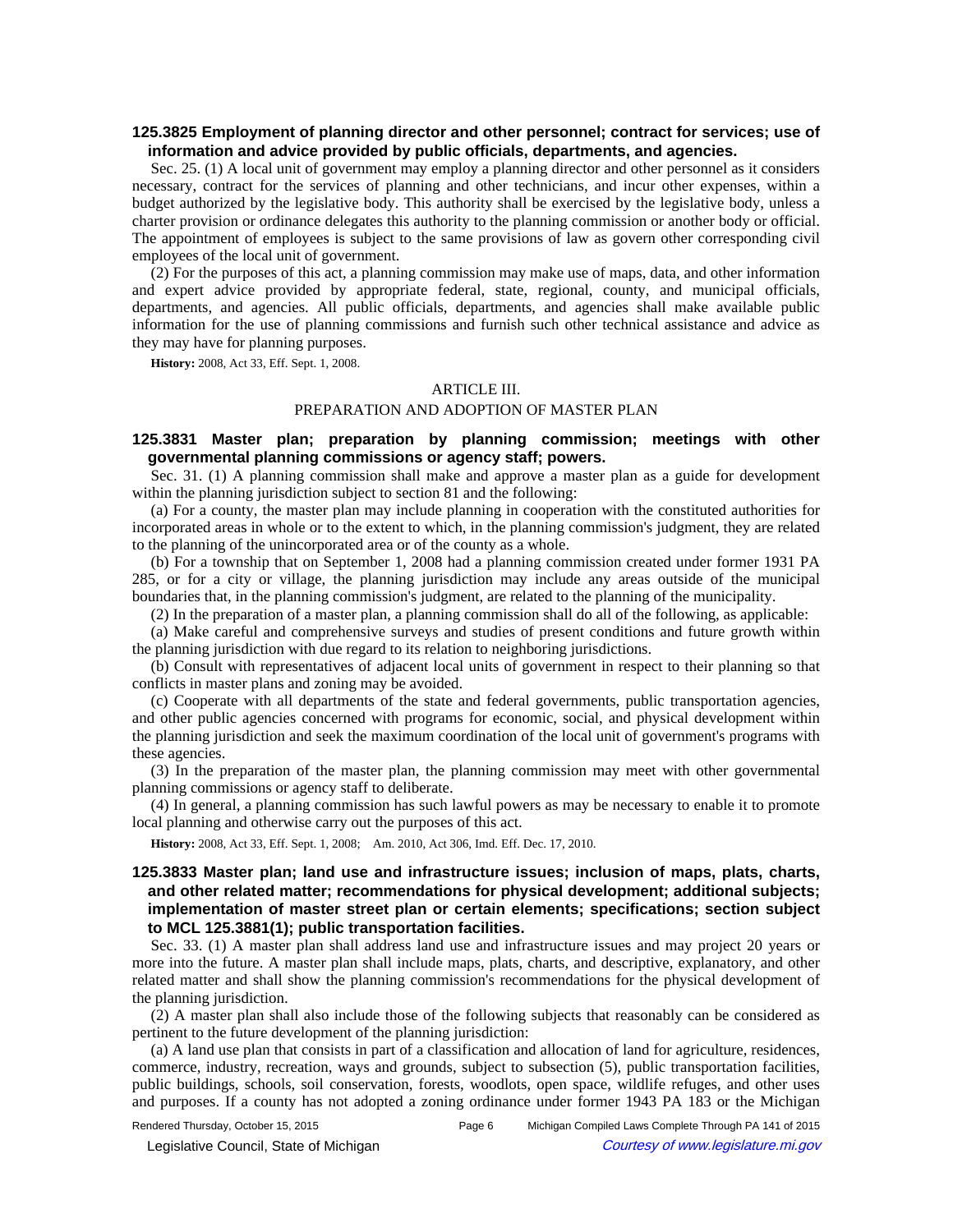zoning enabling act, 2006 PA 110, MCL 125.3101 to 125.3702, a land use plan and program for the county may be a general plan with a generalized future land use map.

(b) The general location, character, and extent of all of the following:

(*i*) All components of a transportation system and their interconnectivity including streets and bridges, public transit including public transportation facilities and routes, bicycle facilities, pedestrian ways, freight facilities and routes, port facilities, railroad facilities, and airports, to provide for the safe and efficient movement of people and goods in a manner that is appropriate to the context of the community and, as applicable, considers all legal users of the public right-of-way.

(*ii*) Waterways and waterfront developments.

(*iii*) Sanitary sewers and water supply systems.

(*iv*) Facilities for flood prevention, drainage, pollution prevention, and maintenance of water levels.

(*v*) Public utilities and structures.

(c) Recommendations as to the general character, extent, and layout of redevelopment or rehabilitation of blighted areas; and the removal, relocation, widening, narrowing, vacating, abandonment, change of use, or extension of streets, grounds, open spaces, buildings, utilities, or other facilities.

(d) For a local unit of government that has adopted a zoning ordinance, a zoning plan for various zoning districts controlling the height, area, bulk, location, and use of buildings and premises. The zoning plan shall include an explanation of how the land use categories on the future land use map relate to the districts on the zoning map.

(e) Recommendations for implementing any of the master plan's proposals.

(3) If a master plan is or includes a master street plan or 1 or more elements described in subsection (2)(b)( *i*), the means for implementing the master street plan or elements in cooperation with the county road commission and the state transportation department shall be specified in the master street plan in a manner consistent with the respective powers and duties of and any written agreements between these entities and the municipality.

(4) This section is subject to section 81(1).

(5) The reference to public transportation facilities in subsection  $(2)(a)$  only applies to a master plan that is adopted or substantively amended more than 90 days after the effective date of the amendatory act that added this subsection.

History: 2008, Act 33, Eff. Sept. 1, 2008;—Am. 2010, Act 134, Imd. Eff. Aug. 2, 2010;—Am. 2010, Act 306, Imd. Eff. Dec. 17, 2010.

## **125.3835 Subplan; adoption.**

Sec. 35. A planning commission may, by a majority vote of the members, adopt a subplan for a geographic area less than the entire planning jurisdiction, if, because of the unique physical characteristics of that area, more intensive planning is necessary for the purposes set forth in section 7.

**History:** 2008, Act 33, Eff. Sept. 1, 2008.

#### **125.3837 Metropolitan county planning commission; designation; powers.**

Sec. 37. (1) A county board of commissioners may designate the county planning commission as the metropolitan county planning commission. A county planning commission so designated shall perform metropolitan and regional planning whenever necessary or desirable. The metropolitan county planning commission may engage in comprehensive planning, including, but not limited to, the following:

(a) Preparation, as a guide for long-range development, of general physical plans with respect to the pattern and intensity of land use and the provision of public facilities, together with long-range fiscal plans for such development.

(b) Programming of capital improvements based on relative urgency, together with definitive financing plans for the improvements to be constructed in the earlier years of the program.

(c) Coordination of all related plans of local governmental agencies within the metropolitan area or region.

(d) Intergovernmental coordination of all related planning activities among the state and local governmental agencies within the metropolitan area or region.

(2) In addition to the powers conferred by other provisions of this act, a metropolitan county planning commission may apply for, receive, and accept grants from any local, regional, state, or federal governmental agency and agree to and comply with the terms and conditions of such grants. A metropolitan county planning commission may do any and all things necessary or desirable to secure the financial aid or cooperation of a regional, state, or federal governmental agency in carrying out its functions, when approved by a 2/3 vote of the county board of commissioners.

**History:** 2008, Act 33, Eff. Sept. 1, 2008.

© Legislative Council, State of Michigan Council Courtesy of www.legislature.mi.gov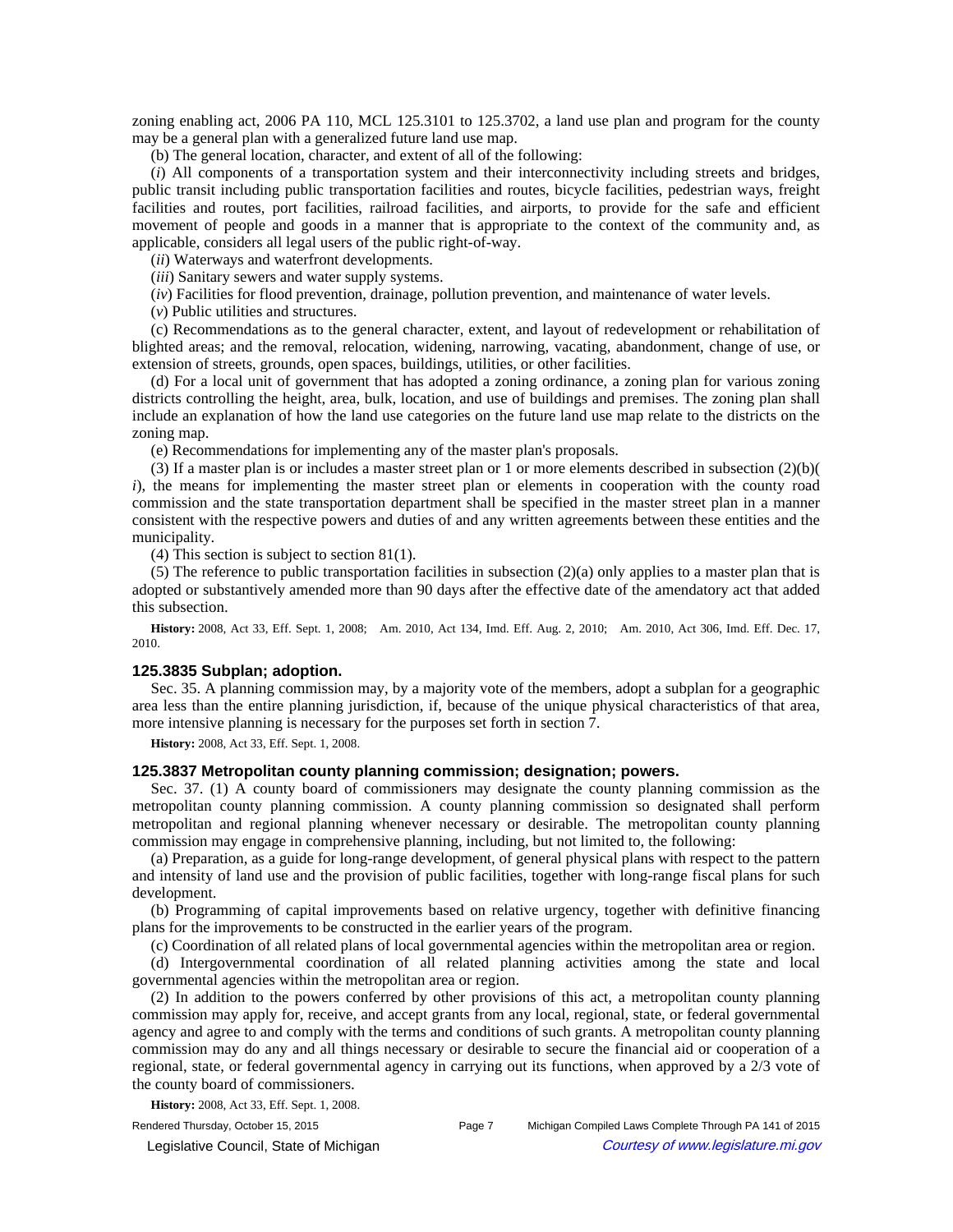#### **125.3839 Master plan; adoption; procedures; notice; submittals; use of electronic mail.**

Sec. 39. (1) A master plan shall be adopted under the procedures set forth in this section and sections 41 and 43. A master plan may be adopted as a whole or by successive parts corresponding with major geographical areas of the planning jurisdiction or with functional subject matter areas of the master plan.

(2) Before preparing a master plan, a planning commission shall send to all of the following, by first-class mail or personal delivery, a notice explaining that the planning commission intends to prepare a master plan and requesting the recipient's cooperation and comment:

(a) For any local unit of government undertaking a master plan, the planning commission, or if there is no planning commission, the legislative body, of each municipality located within or contiguous to the local unit of government.

(b) For a county undertaking a master plan, the regional planning commission for the region in which the county is located, if any.

(c) For a county undertaking a master plan, the county planning commission, or if there is no county planning commission, the county board of commissioners, for each county located contiguous to the county.

(d) For a municipality undertaking a master plan, the regional planning commission for the region in which the municipality is located, if there is no county planning commission for the county in which that municipality is located. If there is a county planning commission, the municipal planning commission may consult with the regional planning commission but is not required to do so.

(e) For a municipality undertaking a master plan, the county planning commission, or if there is no county planning commission, the county board of commissioners, for the county in which that municipality is located.

(f) For any local unit of government undertaking a master plan, each public utility company, railroad company, and public transportation agency owning or operating a public utility, railroad, or public transportation system within the local unit of government, and any government entity that registers its name and mailing address for this purpose with the planning commission.

(g) If the master plan will include a master street plan, the county road commission and the state transportation department.

(3) A submittal under section 41 or 43 by or to an entity described in subsection (2) may be made by personal or first-class mail delivery of a hard copy or by electronic mail. However, the planning commission preparing the plan shall not make such submittals by electronic mail unless, in the notice described in subsection (2), the planning commission states that it intends to make such submittals by electronic mail and the entity receiving that notice does not respond by objecting to the use of electronic mail. Electronic mail may contain a link to a website on which the submittal is posted if the website is accessible to the public free of charge.

**History:** 2008, Act 33, Eff. Sept. 1, 2008;—Am. 2010, Act 306, Imd. Eff. Dec. 17, 2010.

## **125.3841 Preparation of proposed master plan; submission to legislative body for review and comment; approval required; notice; submission of comments; statements as advisory.**

Sec. 41. (1) After preparing a proposed master plan, a planning commission shall submit the proposed master plan to the legislative body for review and comment. The process of adopting a master plan shall not proceed further unless the legislative body approves the distribution of the proposed master plan.

(2) If the legislative body approves the distribution of the proposed master plan, it shall notify the secretary of the planning commission, and the secretary of the planning commission shall submit, in the manner provided in section 39(3), a copy of the proposed master plan, for review and comment, to all of the following:

(a) For any local unit of government proposing a master plan, the planning commission, or if there is no planning commission, the legislative body, of each municipality located within or contiguous to the local unit of government.

(b) For a county proposing a master plan, the regional planning commission for the region in which the county is located, if any.

(c) For a county proposing a master plan, the county planning commission, or if there is no county planning commission, the county board of commissioners, for each county located contiguous to the county.

(d) For a municipality proposing a master plan, the regional planning commission for the region in which the municipality is located, if there is no county planning commission for the county in which that local unit of government is located. If there is a county planning commission, the secretary of the municipal planning commission may submit a copy of the proposed master plan to the regional planning commission but is not required to do so.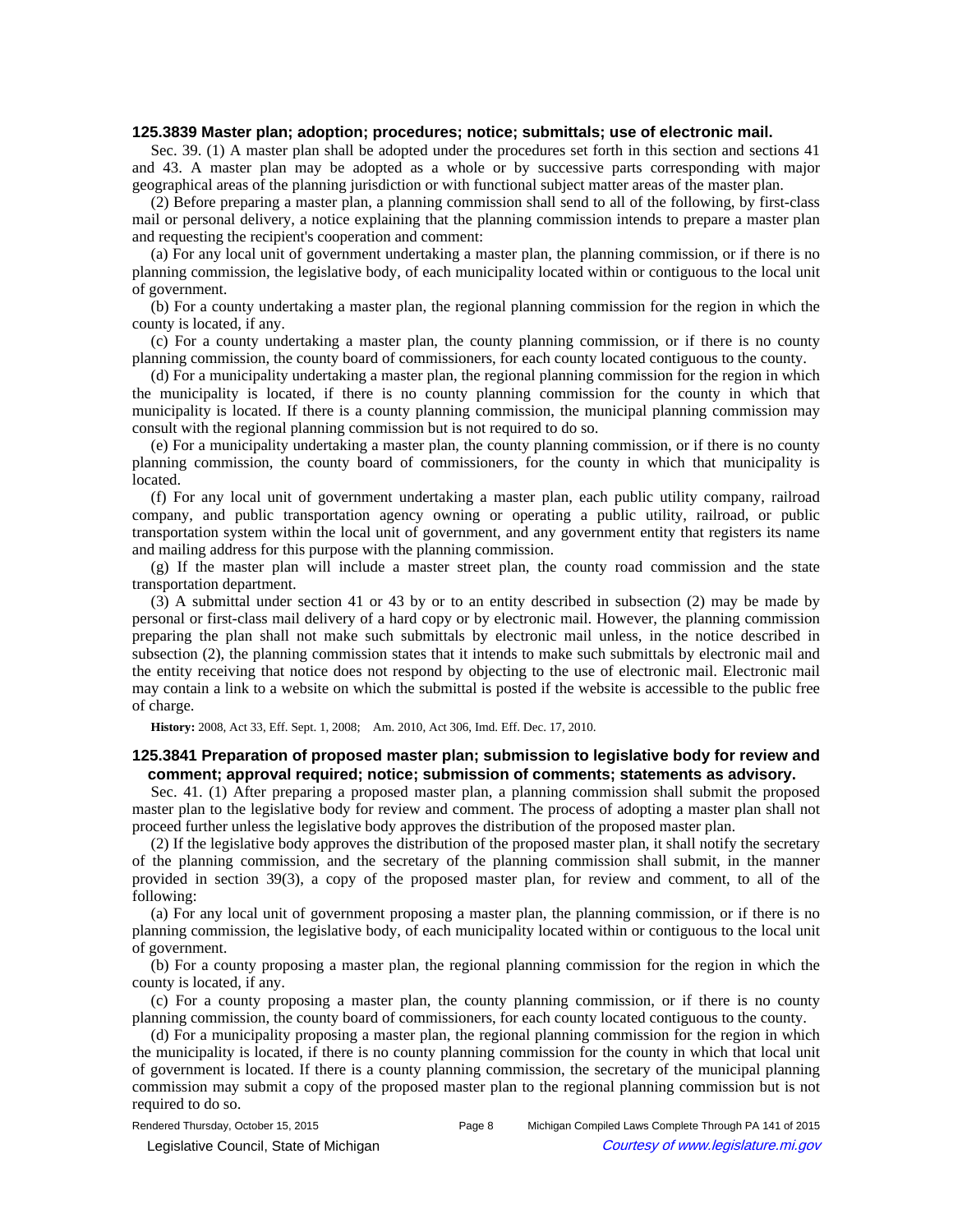(e) For a municipality proposing a master plan, the county planning commission, or if there is no county planning commission, the county board of commissioners, for the county in which that municipality is located. The secretary of the municipal planning commission shall concurrently submit to the county planning commission, in the manner provided in section 39(3), a statement that the requirements of subdivision (a) have been met or, if there is no county planning commission, shall submit to the county board of commissioners, in the manner provided in section 39(3), a statement that the requirements of subdivisions (a) and (d) have been met. The statement shall be signed by the secretary and shall include the name and address of each planning commission or legislative body to which a copy of the proposed master plan was submitted under subdivision (a) or (d), as applicable, and the date of submittal.

(f) For any local unit of government proposing a master plan, each public utility company, railroad company, and public transportation agency owning or operating a public utility, railroad, or public transportation system within the local unit of government, and any government entity that registers its name and address for this purpose with the secretary of the planning commission. An entity described in this subdivision that receives a copy of a proposed master plan, or of a final master plan as provided in section 43(5), shall reimburse the local unit of government for any copying and postage costs thereby incurred.

(g) If the proposed master plan is or includes a proposed master street plan, the county road commission and the state transportation department.

(3) An entity described in subsection (2) may submit comments on the proposed master plan to the planning commission in the manner provided in section 39(3) within 63 days after the proposed master plan was submitted to that entity under subsection (2). If the county planning commission or the county board of commissioners that receives a copy of a proposed master plan under subsection (2)(e) submits comments, the comments shall include, but need not be limited to, both of the following, as applicable:

(a) A statement whether the county planning commission or county board of commissioners considers the proposed master plan to be inconsistent with the master plan of any municipality or region described in subsection  $(2)(a)$  or  $(d)$ .

(b) If the county has a county master plan, a statement whether the county planning commission considers the proposed master plan to be inconsistent with the county master plan.

(4) The statements provided for in subsection (3)(a) and (b) are advisory only.

**History:** 2008, Act 33, Eff. Sept. 1, 2008;—Am. 2010, Act 306, Imd. Eff. Dec. 17, 2010.

# **125.3843 Proposed master plan; public hearing; notice; approval by resolution of planning commission; statement; submission of copy of master plan to legislative body; approval or rejection by legislative body; procedures; submission of adopted master plan to certain entities.**

Sec. 43. (1) Before approving a proposed master plan, a planning commission shall hold not less than 1 public hearing on the proposed master plan. The hearing shall be held after the expiration of the deadline for comment under section 41(3). The planning commission shall give notice of the time and place of the public hearing not less than 15 days before the hearing by publication in a newspaper of general circulation within the local unit of government. The planning commission shall also submit notice of the public hearing in the manner provided in section 39(3) to each entity described in section 39(2). This notice may accompany the proposed master plan submitted under section 41.

(2) The approval of the proposed master plan shall be by resolution of the planning commission carried by the affirmative votes of not less than 2/3 of the members of a city or village planning commission or not less than a majority of the members of a township or county planning commission. The resolution shall refer expressly to the maps and descriptive and other matter intended by the planning commission to form the master plan. A statement recording the planning commission's approval of the master plan, signed by the chairperson or secretary of the planning commission, shall be included on the inside of the front or back cover of the master plan and, if the future land use map is a separate document from the text of the master plan, on the future land use map. Following approval of the proposed master plan by the planning commission, the secretary of the planning commission shall submit a copy of the master plan to the legislative body.

(3) Approval of the proposed master plan by the planning commission under subsection (2) is the final step for adoption of the master plan, unless the legislative body by resolution has asserted the right to approve or reject the master plan. In that case, after approval of the proposed master plan by the planning commission, the legislative body shall approve or reject the proposed master plan. A statement recording the legislative body's approval of the master plan, signed by the clerk of the legislative body, shall be included on the inside of the front or back cover of the master plan and, if the future land use map is a separate document from the text of the master plan, on the future land use map.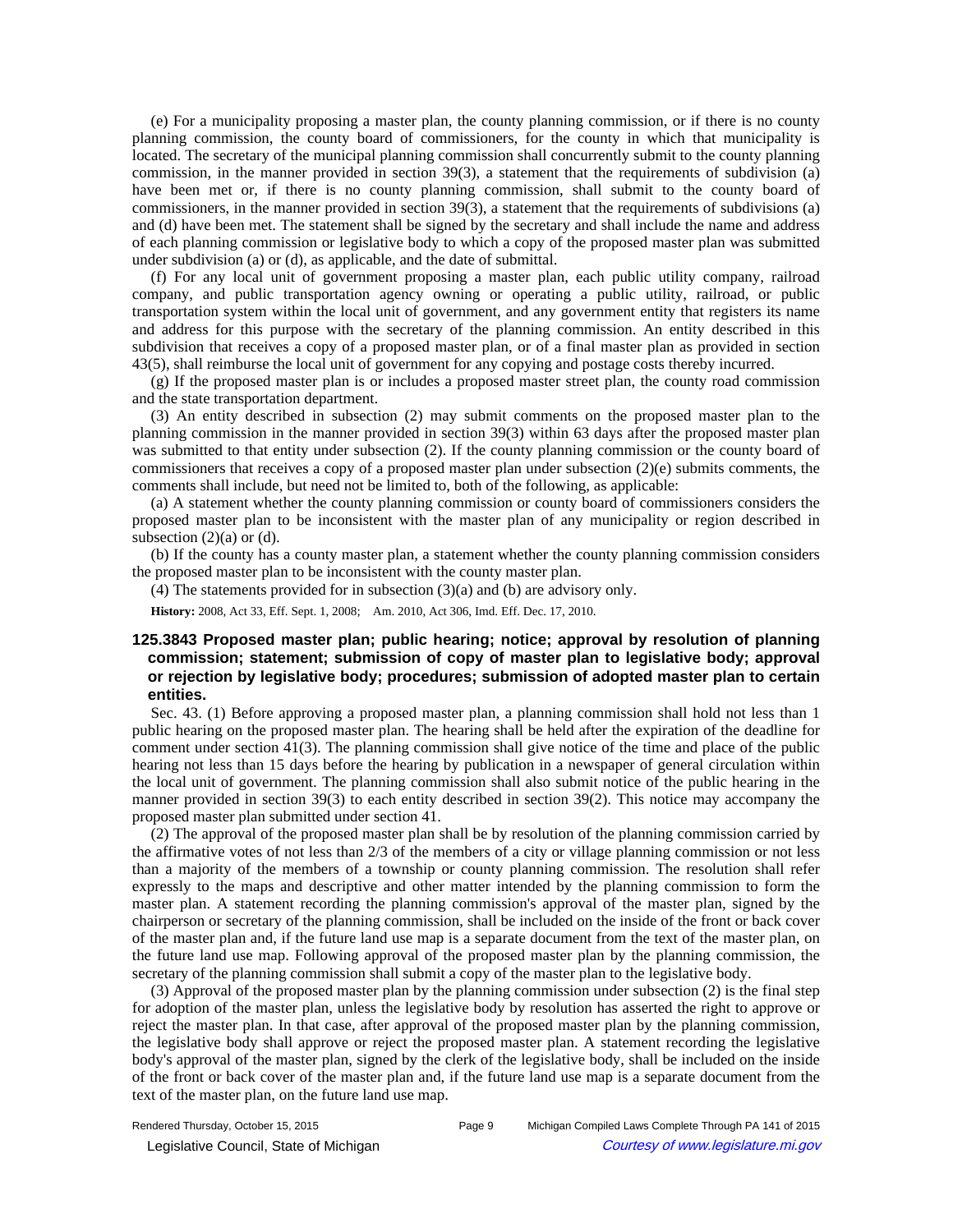(4) If the legislative body rejects the proposed master plan, the legislative body shall submit to the planning commission a statement of its objections to the proposed master plan. The planning commission shall consider the legislative body's objections and revise the proposed master plan so as to address those objections. The procedures provided in subsections (1) to (3) and this subsection shall be repeated until the legislative body approves the proposed master plan.

(5) Upon final adoption of the master plan, the secretary of the planning commission shall submit, in the manner provided in section 39(3), copies of the adopted master plan to the same entities to which copies of the proposed master plan were required to be submitted under section 41(2).

**History:** 2008, Act 33, Eff. Sept. 1, 2008.

# **125.3845 Extension, addition, revision, or other amendment to master plan; adoption; procedures; review and findings.**

Sec. 45. (1) An extension, addition, revision, or other amendment to a master plan shall be adopted by following the procedure under sections 39, 41, and 43, subject to all of the following:

(a) Any of the following amendments to a master plan may be made without following the procedure under sections 39, 41, and 43:

(*i*) A grammatical, typographical, or similar editorial change.

(*ii*) A title change.

(*iii*) A change to conform to an adopted plat.

(b) Subject to subdivision (a), the review period provided for in section 41(3) shall be 42 days instead of 63 days.

(c) When a planning commission sends notice to an entity under section 39(2) that it intends to prepare a subplan, the notice may indicate that the local unit of government intends not to provide that entity with further notices of or copies of proposed or final subplans otherwise required to be submitted to that entity under section 39, 41, or 43. Unless the entity responds that it chooses to receive notice of subplans, the local unit of government is not required to provide further notice of subplans to that entity.

(2) At least every 5 years after adoption of a master plan, a planning commission shall review the master plan and determine whether to commence the procedure to amend the master plan or adopt a new master plan. The review and its findings shall be recorded in the minutes of the relevant meeting or meetings of the planning commission.

**History:** 2008, Act 33, Eff. Sept. 1, 2008.

# **125.3847 Part of county master plan covering incorporated area; adoption by appropriate city or village required; exception.**

Sec. 47. (1) Subject to subsection (2), a part of a county master plan covering an incorporated area within the county shall not be recognized as the official master plan or part of the official master plan for that area unless adopted by the appropriate city or village in the manner prescribed by this act.

(2) Subsection (1) does not apply if the incorporated area is subject to county zoning pursuant to the Michigan zoning enabling act, 2006 PA 110, MCL 125.3101 to 125.3702, and a contract under the urban cooperation act, 1967 (Ex Sess) PA 7, MCL 124.501 to 124.512, or 1967 (Ex Sess) PA 8, MCL 124.531 to 124.536.

**History:** 2008, Act 33, Eff. Sept. 1, 2008.

## **125.3849 City or village planning department; authority to submit proposed master plan, or proposed extension, addition, revision, or other amendment.**

Sec. 49. (1) This act does not alter the authority of a planning department of a city or village created by charter to submit a proposed master plan, or a proposed extension, addition, revision, or other amendment to a master plan, to the planning commission, whether directly or indirectly as provided by charter.

(2) Subsection (1) notwithstanding, a planning commission described in subsection (1) shall comply with the requirements of this act.

**History:** 2008, Act 33, Eff. Sept. 1, 2008.

## **125.3851 Public interest and understanding; promotion.**

Sec. 51. (1) To promote public interest in and understanding of the master plan, a planning commission may publish and distribute copies of the master plan or of any report, and employ other means of publicity and education.

(2) A planning commission shall consult with and advise public officials and agencies, public utility companies, civic, educational, professional, and other organizations, and citizens concerning the promotion or

© Legislative Council, State of Michigan Council Courtesy of www.legislature.mi.gov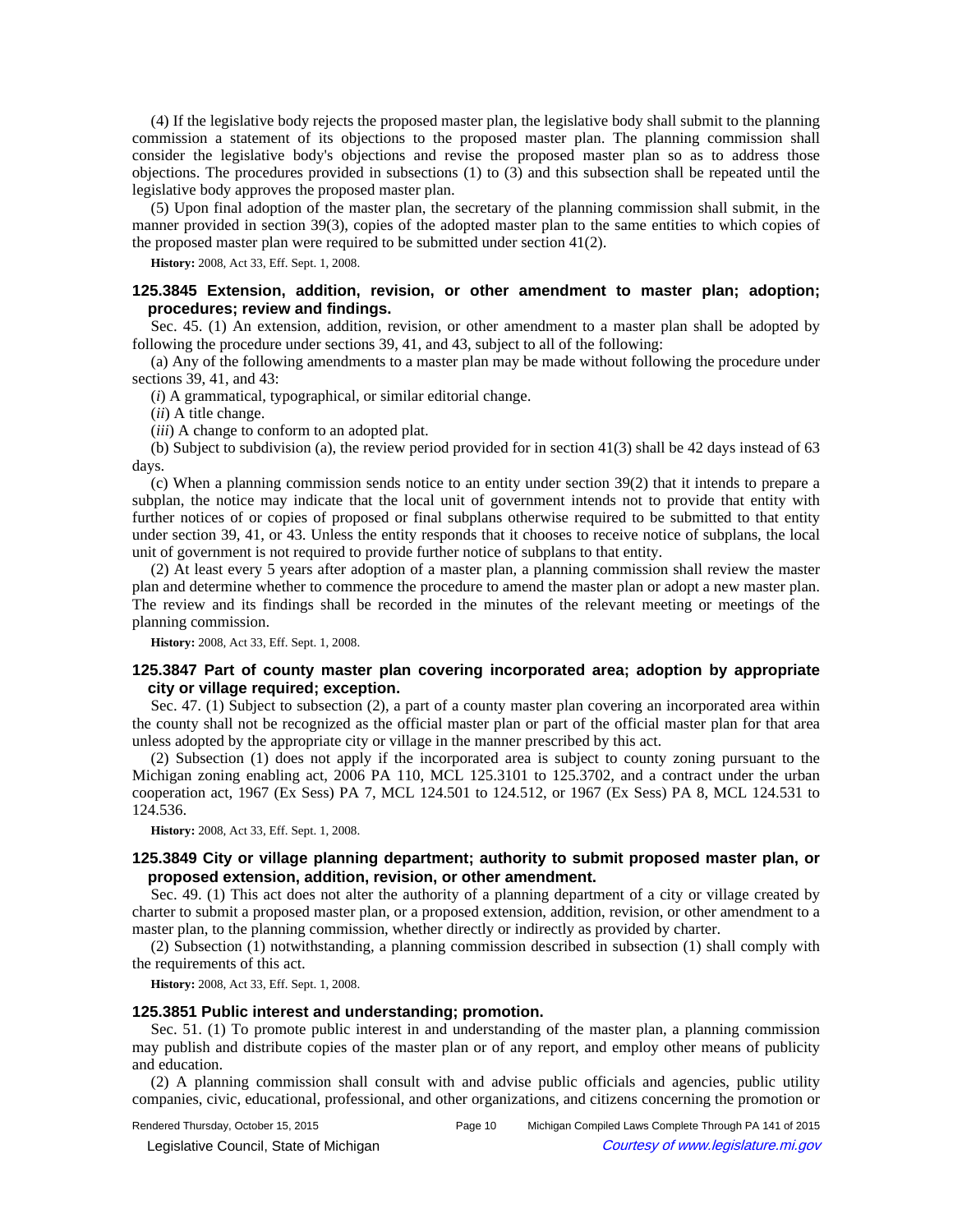implementation of the master plan.

**History:** 2008, Act 33, Eff. Sept. 1, 2008.

#### ARTICLE IV.

# SPECIAL PROVISIONS, INCLUDING CAPITAL IMPROVEMENTS AND SUBDIVISION REVIEW

## **125.3861 Construction of certain projects in area covered by municipal master plan; approval; initiation of work on project; requirements; report and advice.**

Sec. 61. (1) A street; square, park, playground, public way, ground, or other open space; or public building or other structure shall not be constructed or authorized for construction in an area covered by a municipal master plan unless the location, character, and extent of the street, public way, open space, structure, or utility have been submitted to the planning commission by the legislative body or other body having jurisdiction over the authorization or financing of the project and has been approved by the planning commission. The planning commission shall submit its reasons for approval or disapproval to the body having jurisdiction. If the planning commission disapproves, the body having jurisdiction may overrule the planning commission by a vote of not less than 2/3 of its entire membership for a township that on the enactment date of this act had a planning commission created under former 1931 PA 285, or for a city or village, or by a vote of not less than a majority of its membership for any other township. If the planning commission fails to act within 35 days after submission of the proposal to the planning commission, the project shall be considered to be approved by the planning commission.

(2) Following adoption of the county plan or any part of a county plan and the certification by the county planning commission to the county board of commissioners of a copy of the plan, work shall not be initiated on any project involving the expenditure of money by a county board, department, or agency for the acquisition of land, the erection of structures, or the extension, construction, or improvement of any physical facility by any county board, department, or agency unless a full description of the project, including, but not limited to, its proposed location and extent, has been submitted to the county planning commission and the report and advice of the planning commission on the proposal have been received by the county board of commissioners and by the county board, department, or agency submitting the proposal. However, work on the project may proceed if the planning commission fails to provide in writing its report and advice upon the proposal within 35 days after the proposal is filed with the planning commission. The planning commission shall provide copies of the report and advice to the county board, department, or agency sponsoring the proposal.

**History:** 2008, Act 33, Eff. Sept. 1, 2008.

# **125.3863 Approval of construction project before effective date of act; rescission of authorization; failure of planning commission to act within certain period of time.**

Sec. 63. If the opening, widening, or extension of a street, or the acquisition or enlargement of any square, park, playground, or other open space has been approved by a township planning commission that was created before the effective date of this act under former 1931 PA 285 or by a city or village planning commission and authorized by the legislative body as provided under section 61, the legislative body shall not rescind its authorization unless the matter has been resubmitted to the planning commission and the rescission has been approved by the planning commission. The planning commission shall hold a public hearing on the matter. The planning commission shall submit its reasons for approval or disapproval of the rescission to the legislative body. If the planning commission disapproves the rescission, the legislative body may overrule the planning commission by a vote of not less than 2/3 of its entire membership. If the planning commission fails to act within 63 days after submission of the proposed rescission to the planning commission, the proposed rescission shall be considered to be approved by the planning commission.

**History:** 2008, Act 33, Eff. Sept. 1, 2008.

# **125.3865 Capital improvements program of public structures and improvements; preparation; basis.**

Sec. 65. (1) To further the desirable future development of the local unit of government under the master plan, a planning commission, after adoption of a master plan, shall annually prepare a capital improvements program of public structures and improvements, unless the planning commission is exempted from this requirement by charter or otherwise. If the planning commission is exempted, the legislative body either shall prepare and adopt a capital improvements program, separate from or as a part of the annual budget, or shall delegate the preparation of the capital improvements program to the chief elected official or a nonelected administrative official, subject to final approval by the legislative body. The capital improvements program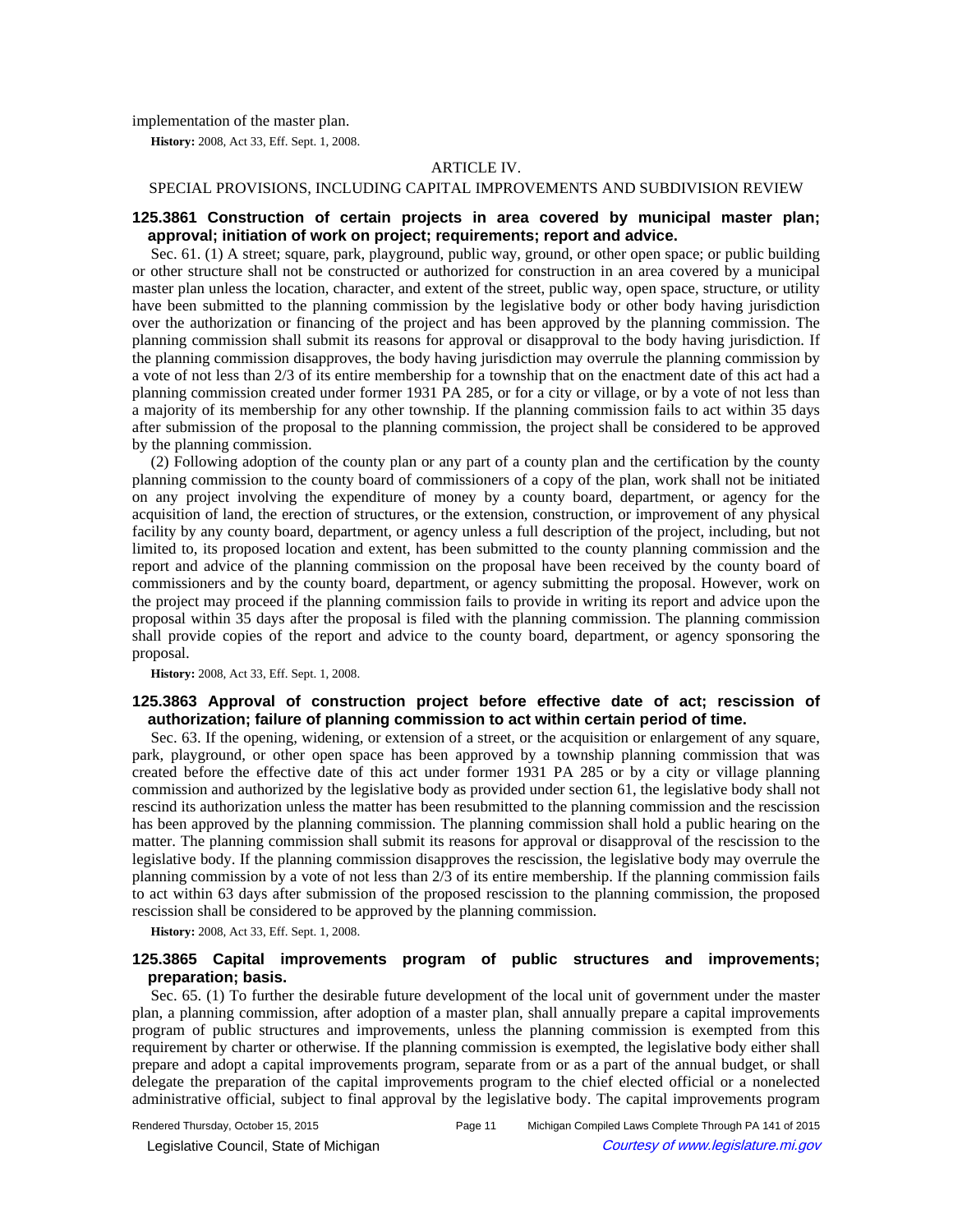shall show those public structures and improvements, in the general order of their priority, that in the commission's judgment will be needed or desirable and can be undertaken within the ensuing 6-year period. The capital improvements program shall be based upon the requirements of the local unit of government for all types of public structures and improvements. Consequently, each agency or department of the local unit of government with authority for public structures or improvements shall upon request furnish the planning commission with lists, plans, and estimates of time and cost of those public structures and improvements.

(2) Any township may prepare and adopt a capital improvement program. However, subsection (1) is only mandatory for a township if the township, alone or jointly with 1 or more other local units of government, owns or operates a water supply or sewage disposal system.

**History:** 2008, Act 33, Eff. Sept. 1, 2008.

### **125.3867 Programs for public structures and improvements; recommendations.**

Sec. 67. A planning commission may recommend to the appropriate public officials programs for public structures and improvements and for the financing thereof, regardless of whether the planning commission is exempted from the requirement to prepare a capital improvements program under section 65.

**History:** 2008, Act 33, Eff. Sept. 1, 2008.

## **125.3869 Copy of zoning ordinance and amendments; request by county planning commission for submission by municipal planning commission.**

Sec. 69. If a municipal planning commission has zoning duties pursuant to section 83 and the municipality has adopted a zoning ordinance, the county planning commission, if any, may, by first-class mail or personal delivery, request the municipal planning commission to submit to the county planning commission a copy of the zoning ordinance and any amendments. The municipal planning commission shall submit the requested documents to the county planning commission within 63 days after the request is received and shall submit any future amendments to the zoning ordinance within 63 days after the amendments are adopted. The municipal planning commission may submit a zoning ordinance or amendment under this subsection electronically.

**History:** 2008, Act 33, Eff. Sept. 1, 2008.

# **125.3871 Recommendations for ordinances or rules governing subdivision of land; public hearing; notice; action on proposed plat; approval, approval with conditions, or disapproval by planning commission; approval of plat as amendment to master plan.**

Sec. 71. (1) A planning commission may recommend to the legislative body provisions of an ordinance or rules governing the subdivision of land authorized under section 105 of the land division act, 1967 PA 288, MCL 560.105. If a township is subject to county zoning consistent with section 209 of the Michigan zoning enabling act, 2006 PA 110, MCL 125.3209, or a city or village is subject to county zoning pursuant to the Michigan zoning enabling act, 2006 PA 110, MCL 125.3101 to 125.3702, and a contract under the urban cooperation act of 1967, 1967 (Ex Sess) PA 7, MCL 124.501 to 124.512, or 1967 (Ex Sess) PA 8, MCL 124.531 to 124.536, the county planning commission may recommend to the legislative body of the municipality provisions of an ordinance or rules governing the subdivision of land authorized under section 105 of the land division act, 1967 PA 288, MCL 560.105. A planning commission may proceed under this subsection on its own initiative or upon request of the appropriate legislative body.

(2) Recommendations for a subdivision ordinance or rule may address plat design, including the proper arrangement of streets in relation to other existing or planned streets and to the master plan; adequate and convenient open spaces for traffic, utilities, access of firefighting apparatus, recreation, light, and air; and the avoidance of congestion of population, including minimum width and area of lots. The recommendations may also address the extent to which streets shall be graded and improved and to which water and sewer and other utility mains, piping, or other facilities shall be installed as a condition precedent to the approval of a plat.

(3) Before recommending an ordinance or rule described in subsection (1), the planning commission shall hold a public hearing on the proposed ordinance or rule. The planning commission shall give notice of the time and place of the public hearing not less than 15 days before the hearing by publication in a newspaper of general circulation within the local unit of government.

(4) If a municipality has adopted a master plan or master street plan, the planning commission of that municipality shall review and make recommendations on plats before action thereon by the legislative body under section 112 of the land division act, 1967 PA 288, MCL 560.112. If a township is subject to county zoning consistent with section 209 of the Michigan zoning enabling act, 2006 PA 110, MCL 125.3209, or a city or village is subject to county zoning pursuant to the Michigan zoning enabling act, 2006 PA 110, MCL 125.3101 to 125.3702, and a contract under the urban cooperation act of 1967, 1967 (Ex Sess) PA 7, MCL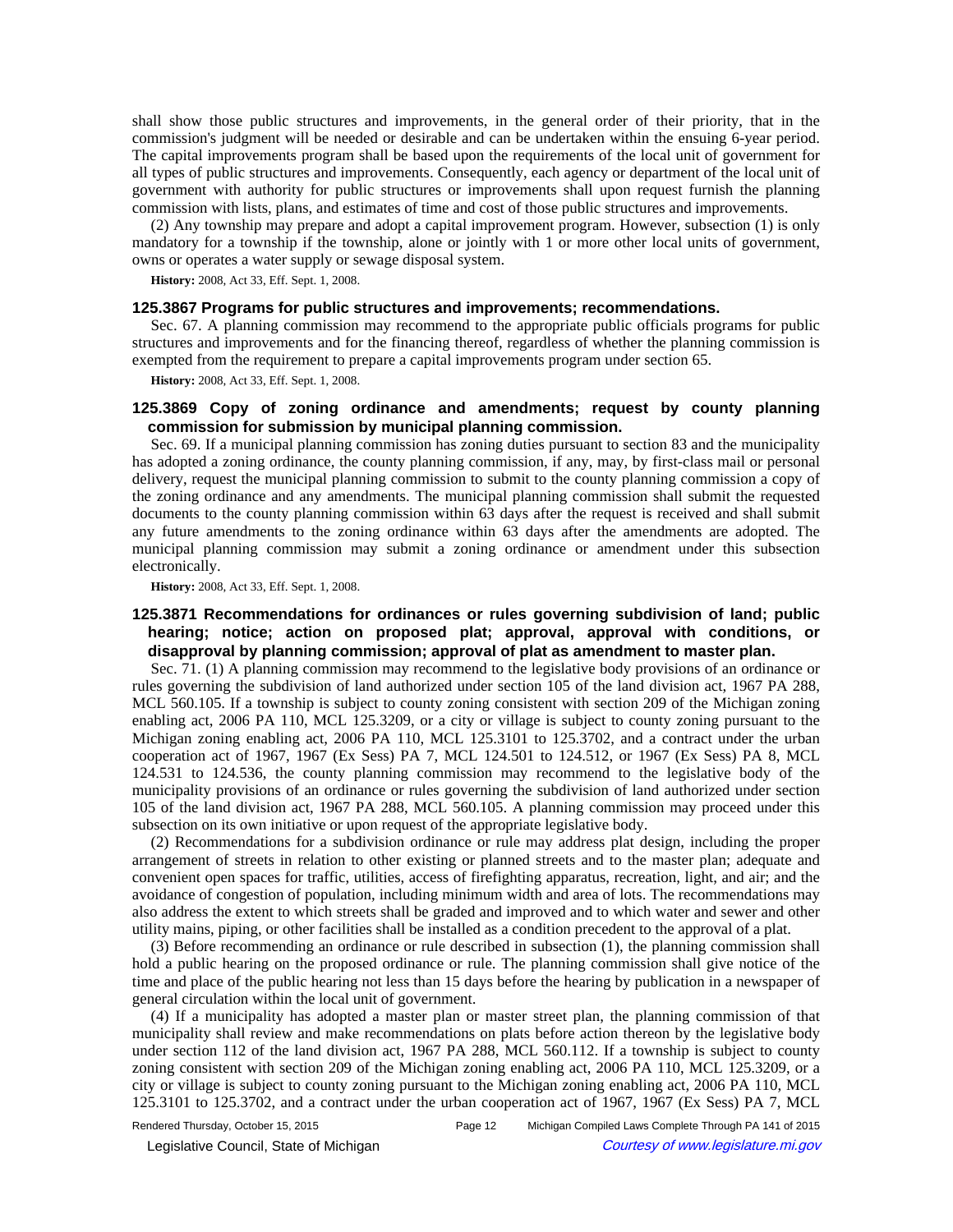124.501 to 124.512, or 1967 (Ex Sess) PA 8, MCL 124.531 to 124.536, and the municipality has adopted a master plan or master street plan, the county planning commission shall also review and make recommendations on plats before action thereon by the legislative body of the municipality under section 112 of the land division act, 1967 PA 288, MCL 560.112.

(5) A planning commission shall not take action on a proposed plat without affording an opportunity for a public hearing thereon. A plat submitted to the planning commission shall contain the name and address of the proprietor or other person to whom notice of a hearing shall be sent. Not less than 15 days before the date of the hearing, notice of the date, time, and place of the hearing shall be sent to that person at that address by mail and shall be published in a newspaper of general circulation in the municipality. Similar notice shall be mailed to the owners of land immediately adjoining the proposed platted land.

(6) A planning commission shall recommend approval, approval with conditions, or disapproval of a plat within 63 days after the plat is submitted to the planning commission. If applicable standards under the land division act, 1967 PA 288, MCL 560.101 to 560.293, and an ordinance or published rules governing the subdivision of land authorized under section 105 of that act, MCL 560.105, are met, the planning commission shall recommend approval of the plat. If the planning commission fails to act within the required period, the plat shall be considered to have been recommended for approval, and a certificate to that effect shall be issued by the planning commission upon request of the proprietor. However, the proprietor may waive this requirement and consent to an extension of the 63-day period. The grounds for any recommendation of disapproval of a plat shall be stated upon the records of the planning commission.

(7) A plat approved by a municipality and recorded under section 172 of the land division act, 1967 PA 288, MCL 560.172, shall be considered to be an amendment to the master plan and a part thereof. Approval of a plat by a municipality does not constitute or effect an acceptance by the public of any street or other open space shown upon the plat.

**History:** 2008, Act 33, Eff. Sept. 1, 2008.

#### ARTICLE V.

#### TRANSITIONAL PROVISIONS AND REPEALER

# **125.3881 Plan adopted or amended under planning act repealed under MCL 125.3885; effect; city or home rule village charter provision creating planning commission or ordinance implementing provision before effective date of act; ordinance creating planning commission under former law; ordinance or rules governing subdivision of land.**

Sec. 81. (1) Unless rescinded by the local unit of government, any plan adopted or amended under a planning act repealed under section 85 need not be readopted under this act but continues in effect as a master plan under this act, regardless of whether it is entitled a master plan, basic plan, county plan, development plan, guide plan, land use plan, municipal plan, township plan, plan, or any other term. This includes, but is not limited to, a plan prepared by a planning commission and adopted before the effective date of this act to satisfy the requirements of section 1 of the former city and village zoning act, 1921 PA 207, section 3 of the former township zoning act, 1943 PA 184, section 3 of the former county zoning act, 1943 PA 183, or section 203(1) of the Michigan zoning enabling act, 2006 PA 110, MCL 125.3203. The master plan is subject to the requirements of this act, including, but not limited to, the requirement for periodic review under section 45(2) and the amendment procedures set forth in this act. However, the master plan is not subject to the requirements of section 33 until it is first amended under this act.

(2) Unless repealed, a city or home rule village charter provision creating a planning commission before the effective date of this act and any ordinance adopted before the effective date of this act implementing that charter provision continues in effect under this act, and the planning commission need not be newly created by an ordinance adopted under this act. However, both of the following apply:

(a) The legislative body may by ordinance increase the powers and duties of the planning commission to correspond with the powers and duties of a planning commission created under this act. Provisions of this act regarding planning commission powers and duties do not otherwise apply to a planning commission created by charter before the effective date of this act and provisions of this act regarding planning commission membership, appointment, and organization do not apply to such a planning commission. All other provisions of this act, including, but not limited to, provisions regarding planning commission selection of officers, meetings, rules, records, appointment of employees, contracts for services, and expenditures, do apply to such a planning commission.

(b) The legislative body shall amend any ordinance adopted before the effective date of this act to implement the charter provision, or repeal the ordinance and adopt a new ordinance, to fully conform to the requirements of this act made applicable by subdivision (a), by the earlier of the following dates:

Rendered Thursday, October 15, 2015 Page 13 Michigan Compiled Laws Complete Through PA 141 of 2015